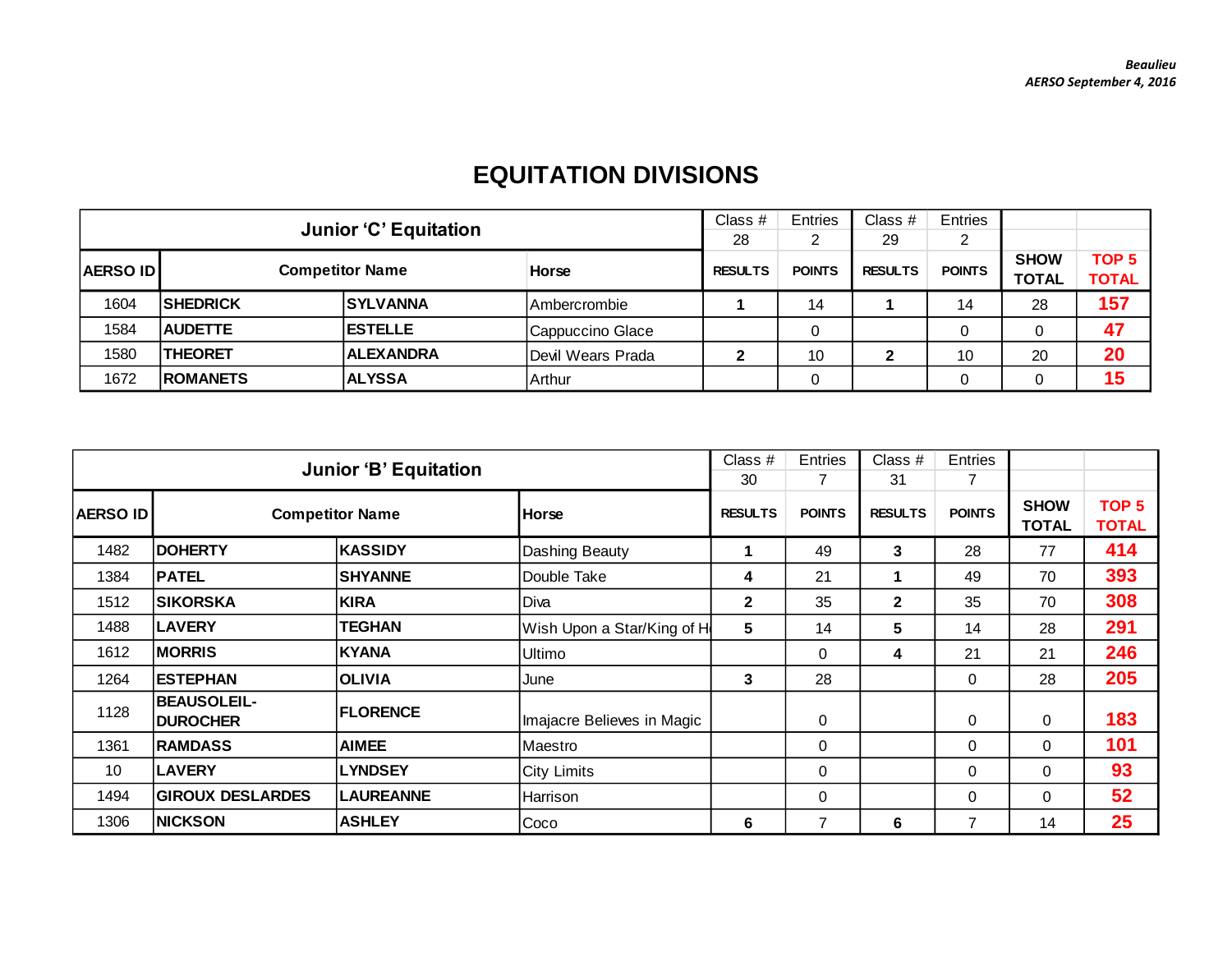|                 | <b>Junior 'A' Equitation</b>      |                    | Class $#$            | Entries        | Class $#$     | Entries        |               |                             |                                  |
|-----------------|-----------------------------------|--------------------|----------------------|----------------|---------------|----------------|---------------|-----------------------------|----------------------------------|
|                 |                                   |                    |                      |                | 6             | 2              |               |                             |                                  |
| <b>AERSO ID</b> | <b>Competitor Name</b>            |                    | <b>Horse</b>         | <b>RESULTS</b> | <b>POINTS</b> | <b>RESULTS</b> | <b>POINTS</b> | <b>SHOW</b><br><b>TOTAL</b> | TOP <sub>5</sub><br><b>TOTAL</b> |
| 1141            | <b>PARENT</b>                     | <b>LAURIE-JADE</b> | Farrel               | 3              | 24            | 3              | 28            | 52                          | 309                              |
| 943             | <b>DAOUST CREVIER</b>             | <b>EMILIE</b>      | French Riviera       | 5              | 12            | 4              | 21            | 33 <sup>1</sup>             | 299                              |
| 1273            | <b>GAUL</b>                       | <b>JULIA</b>       | l Escamilio          | 6              | 6             | $\mathbf{2}$   | 35            | 41                          | 289                              |
| 1527            | <b>LAPOINTE</b>                   | <b>TEHA</b>        | Webster/Woodstock    |                | $\Omega$      | 5              | 14            | 14                          | 284                              |
| 1066            | <b>GRUENWALD</b>                  | <b>ELIZABETH</b>   | Valentino            | 4              | 18            | 1              | 49            | 67                          | 206                              |
| 1453            | <b>CONWAY</b>                     | <b>MARLIE</b>      | Midnight Magic       |                | 42            | 6              |               | 49                          | 138                              |
| 1593            | <b>FAILLE</b>                     | <b>ABBY</b>        | <b>Pixie Perfect</b> | $\mathbf{2}$   | 30            |                | $\mathbf 0$   | 30 <sup>°</sup>             | 130                              |
| 1345            | <b>URQUHART</b>                   | <b>SAVANNAH</b>    |                      |                | $\Omega$      |                | $\Omega$      | 0I                          | 126                              |
| 1375            | <b>ZOE</b><br><b>ROBIDOUX</b>     |                    | Spencer              |                | 0             |                | $\mathbf 0$   | 0I                          | 72                               |
| 1068            | <b>BELLEVILLE</b><br><b>EMILY</b> |                    | IPanama Jack         |                | $\Omega$      |                | 0             | 01                          | 14                               |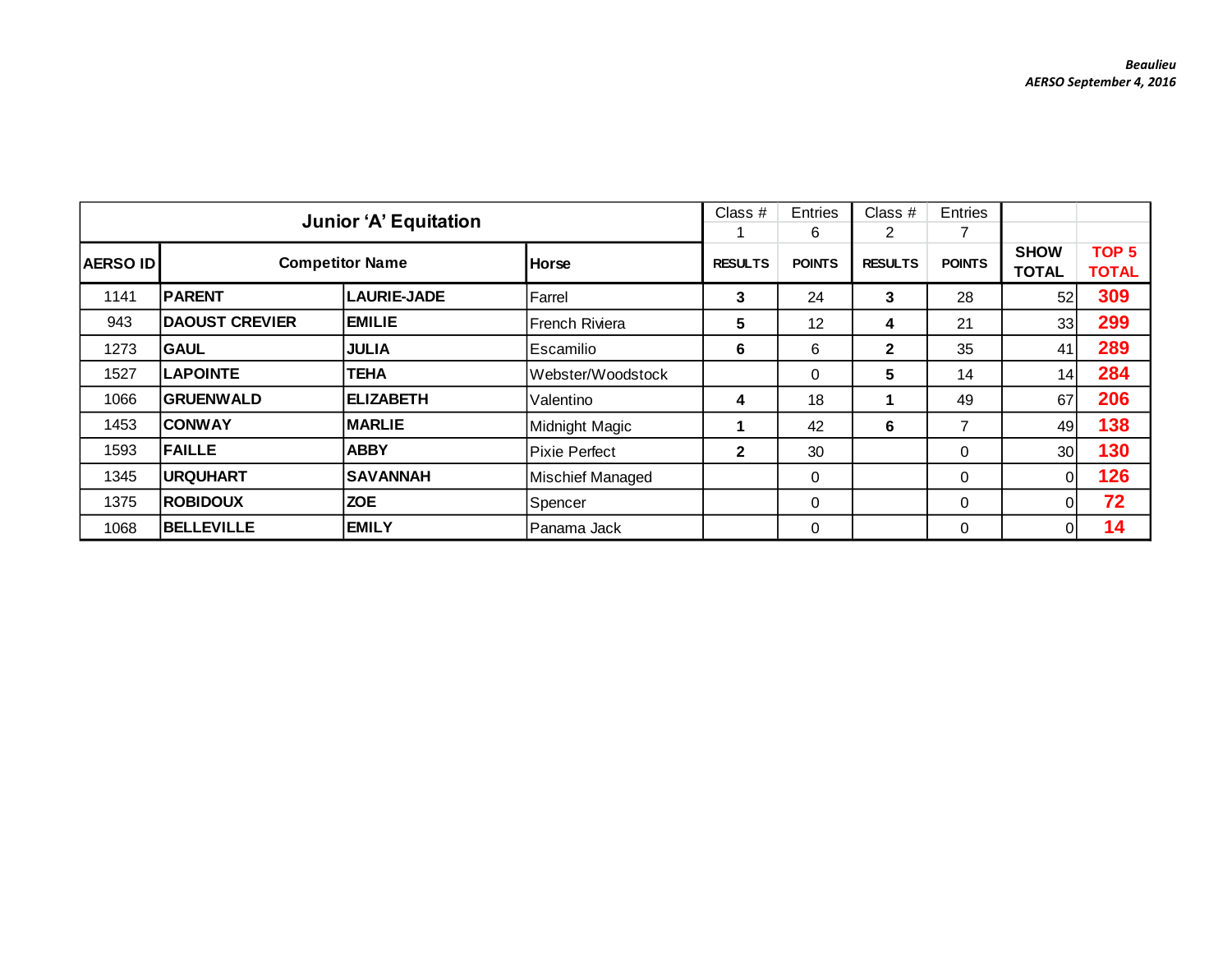|          |                                                          | <b>Pony Medal</b>      |                                 | Class #<br>32  | <b>Entries</b><br>8 |                             |                                  |
|----------|----------------------------------------------------------|------------------------|---------------------------------|----------------|---------------------|-----------------------------|----------------------------------|
| AERSO ID |                                                          | <b>Competitor Name</b> | <b>Horse</b>                    | <b>RESULTS</b> | <b>POINTS</b>       | <b>SHOW</b><br><b>TOTAL</b> | TOP <sub>5</sub><br><b>TOTAL</b> |
| 1294     | <b>TREMBLAY</b>                                          | <b>EVE</b>             | Maverick                        | 3              | 32                  | 32                          | 182                              |
| 1488     | <b>LAVERY</b>                                            | <b>TEGHAN</b>          | Wish Upon a Star/King of Hearts | $\mathbf{2}$   | 40                  | 40                          | 176                              |
| 10       | <b>LAVERY</b>                                            | <b>LYNDSEY</b>         | City Limits                     | 4              | 24                  | 24                          | 167                              |
| 1557     | <b>WHELAN</b>                                            | <b>MADELIN</b>         | Captain Casanova                | 5              | 16                  | 16                          | 147                              |
| 1604     | <b>SHEDRICK</b><br><b>SYLVANNA</b>                       |                        | Ambercrombie                    |                | $\Omega$            | 0                           | 106                              |
| 1494     | <b>SIMARD</b><br><b>CLARA</b>                            |                        | A Second Glance                 | 1              | 56                  | 56                          | 76                               |
| 1482     | <b>DOHERTY</b>                                           | <b>KASSIDY</b>         | Dashing Beauty                  |                | $\Omega$            | 0                           | 70                               |
| 1306     | <b>NICKSON</b>                                           | <b>ASHLEY</b>          | Coco                            | 6              | 8                   | 8                           | 63                               |
| 965      | <b>ARSENAULT</b>                                         | <b>SANDRINE</b>        | Coco Chanel                     |                | 0                   | 0                           | 50                               |
| 1462     | <b>ETHIER</b>                                            | <b>MELODIE</b>         | A Second Glance                 |                | $\Omega$            | 0                           | 14                               |
| 1691     | <b>BRUNET</b><br><b>SUZIE</b>                            |                        | Veto Power                      |                | 0                   | 0                           | 14                               |
| 1631     | <b>LATREILLE</b><br><b>ANABELLE</b>                      |                        | Moka (Need for Speed)           |                | 0                   | 0                           | 12                               |
| 1128     | <b>BEAUSOLEIL-</b><br><b>FLORENCE</b><br><b>DUROCHER</b> |                        | Coco Chanel                     |                | 0                   | 0                           | 6                                |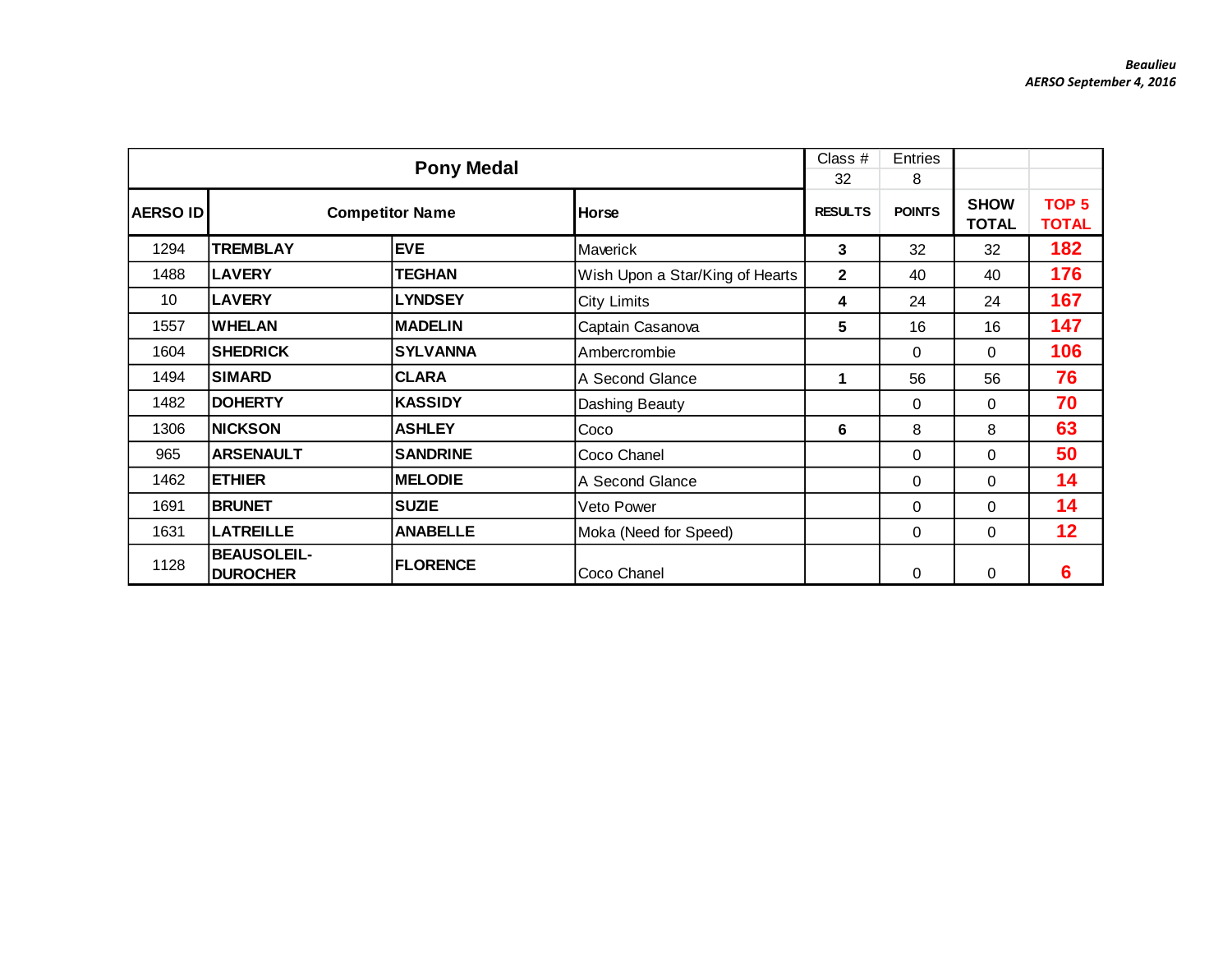|                 |                                | <b>Sandridge Medal</b> |                       | Class #<br>11  | Entries<br>7   |                             |                                  |
|-----------------|--------------------------------|------------------------|-----------------------|----------------|----------------|-----------------------------|----------------------------------|
| <b>AERSO ID</b> |                                | <b>Competitor Name</b> | Horse                 | <b>RESULTS</b> | <b>POINTS</b>  | <b>SHOW</b><br><b>TOTAL</b> | TOP <sub>5</sub><br><b>TOTAL</b> |
| 1527            | <b>LAPOINTE</b>                | TEHA                   | Webster               |                | 0              | 0                           | 178                              |
| 1273            | <b>GAUL</b>                    | JULIA                  | Escamilio             | 6              | $\overline{7}$ | $\overline{7}$              | 157                              |
| 438             | <b>BRAZEAU</b>                 | <b>MARIE EVE</b>       | Prima Donna HGF       | 1              | 49             | 49                          | 126                              |
| 1345            | <b>URQUHART</b>                | <b>SAVANNAH</b>        | Mischief Managed      |                | $\Omega$       | 0                           | 117                              |
| 939             | <b>GARCEAU</b><br><b>CHLOE</b> |                        | Churchill             | 4              | 21             | 21                          | 116                              |
| 1593            | <b>FAILLE</b>                  | <b>ABBY</b>            | <b>Pixie Perfect</b>  | 3              | 28             | 28                          | 81                               |
| 1361            | <b>RAMDASS</b>                 | <b>AIMEE</b>           | Maestro               | $\mathbf{2}$   | 35             | 35                          | 69                               |
| 1712            | <b>GALES</b>                   | <b>SARA</b>            | <b>Eternal Ruler</b>  | 5              | 14             | 14                          | 57                               |
| 1384            | <b>PATEL</b>                   | <b>SHYANNE</b>         | Double Take           |                | 0              | 0                           | 50                               |
| 1066            | <b>GRUENWALD</b>               | <b>ELIZABETH</b>       | Valentino             |                | $\Omega$       | 0                           | 40                               |
| 1218            | <b>FRANCE</b><br><b>ARIANE</b> |                        | Calendar Girl         |                | 0              | $\Omega$                    | 17                               |
| 1375            | <b>ROBIDOUX</b><br><b>ZOE</b>  |                        | Spencer               |                | $\Omega$       | $\Omega$                    | 15                               |
| 943             | <b>DAOUST CREVIER</b>          | <b>EMILIE</b>          | <b>French Riviera</b> |                | 0              | 0                           | $\bf{0}$                         |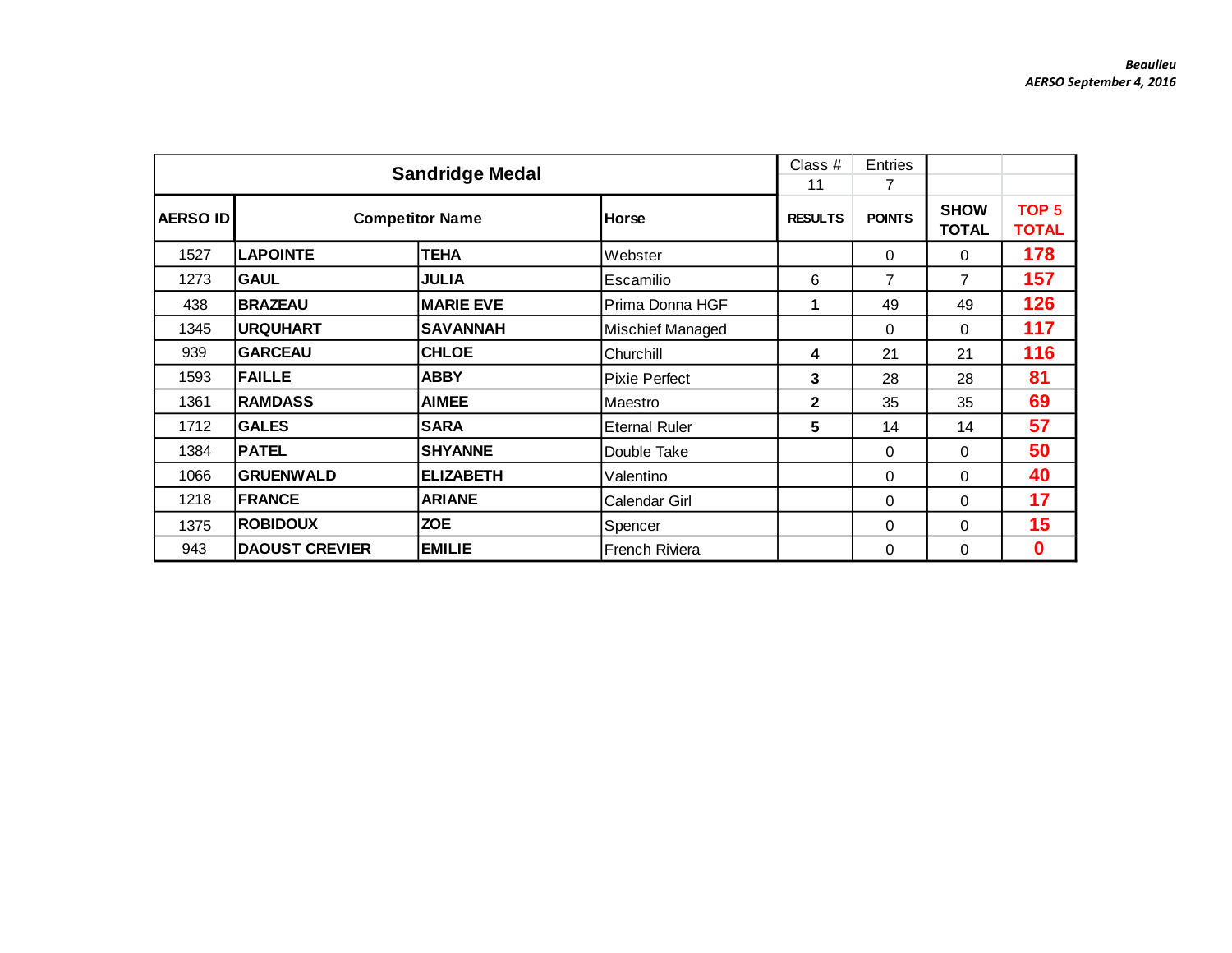|                 |                           |                  | Class $#$         | Entries         | Class # | Entries               |               |                |                        |                             |                                  |
|-----------------|---------------------------|------------------|-------------------|-----------------|---------|-----------------------|---------------|----------------|------------------------|-----------------------------|----------------------------------|
|                 | <b>Amateur Equitation</b> |                  |                   |                 | 5       |                       | 5             |                |                        |                             |                                  |
| <b>AERSO ID</b> | <b>Competitor Name</b>    |                  | <b>Horse</b>      | <b>IRESULTS</b> |         | <b>POINTS RESULTS</b> | <b>POINTS</b> | <b>Placing</b> | Class<br><b>Points</b> | <b>SHOW</b><br><b>TOTAL</b> | TOP <sub>5</sub><br><b>TOTAL</b> |
| 438             | <b>GARCEAU</b>            | <b>CHLOE</b>     | <b>Churchill</b>  | 3               | 20      | 2                     | 25            |                | 0                      | 45                          | 275                              |
| 939             | <b>PASQUINI</b>           | <b>REBECCA</b>   | Rio's Radiant     | $\mathbf{2}$    | 25      |                       | 35            |                | 0                      | 60                          | 243                              |
| 1621            | <b>AHO</b>                | <b>ASHLEY</b>    | Taking Chances    | 5               | 10      | 5                     | 10            |                | O                      | 20                          | 220                              |
| 98              | <b>GALES</b>              | <b>SARA</b>      | Eternal Ruler     | 4               | 15      | 4                     | 15            |                | 0                      | 30                          | 142                              |
| 1575            | <b>BRAZEAU</b>            | <b>MARIE EVE</b> | IPrima Donna HGF  |                 | 35      | 3                     | 20            |                |                        | 55                          | 126                              |
| 1712            | <b>ARNOLD</b>             | <b>KAYLA</b>     | Lunnson Poco Pine |                 | 0       |                       | 0             |                |                        | 0                           | 45                               |
| 349             | <b>CARSON</b>             | <b>CASSIE</b>    | Question Answered |                 | 0       |                       | $\Omega$      |                |                        | 0                           | 20                               |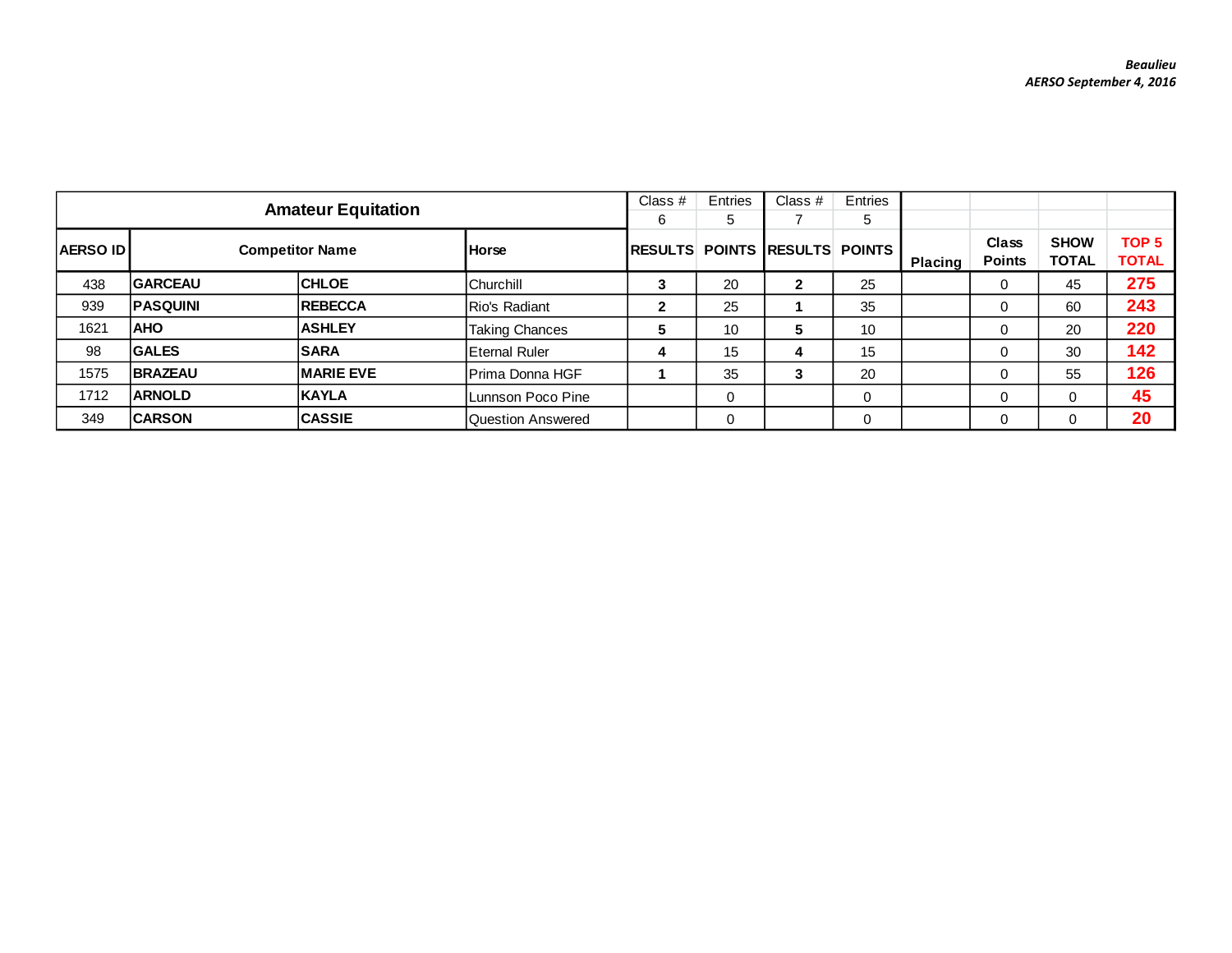|                 |                         |                                   | Class $#$                | Entries        | Class #       | Entries        | Class $#$     | Entries        |                |                             |                                  |
|-----------------|-------------------------|-----------------------------------|--------------------------|----------------|---------------|----------------|---------------|----------------|----------------|-----------------------------|----------------------------------|
|                 |                         | <b>Modified Jr/Am Hunter 2'9"</b> |                          | 12             | 8             | 13             | 6             | 14             | $\overline{7}$ |                             |                                  |
| <b>AERSO ID</b> |                         | <b>Competitor Name</b>            | Horse                    | <b>RESULTS</b> | <b>POINTS</b> | <b>RESULTS</b> | <b>POINTS</b> | <b>RESULTS</b> | <b>POINTS</b>  | <b>SHOW</b><br><b>TOTAL</b> | TOP <sub>5</sub><br><b>TOTAL</b> |
| 1612            | <b>MORRIS</b>           | KYANA                             | Ultimo                   | $\overline{2}$ | 40            | $\overline{2}$ | 30            | 4              | 21             | 91                          | 314                              |
| 1667            | <b>GENDRON</b>          | <b>EMILIE</b>                     | DareDevil                | 1              | 56            | 1              | 42            | 1              | 49             | 147                         | 237                              |
| 1588            | <b>RUDGE</b>            | KATHERINE                         | Eastern Rain             |                | $\mathbf 0$   |                | $\mathbf 0$   |                | $\Omega$       | 0                           | 225                              |
| 1415            | <b>TESSIER</b>          | <b>JADE</b>                       | Flirt                    | 5              | 16            | 4              | 18            | $\overline{2}$ | 35             | 69                          | 134                              |
| 1494            | <b>GIROUX DESLARDES</b> | <b>LAUREANNE</b>                  | Harrison                 |                | $\mathbf 0$   |                | $\mathbf 0$   |                | 0              | 0                           | 119                              |
| 1241            | <b>BATTET</b>           | <b>EMILIE</b>                     | Tenacity                 | 6              | 8             | 5              | 12            |                | 0              | 20                          | 89                               |
| 940             | <b>RUZILO</b>           | <b>FELICIA</b>                    | <b>Coming Attraction</b> |                | $\mathbf 0$   |                | $\mathbf 0$   |                | 0              | 0                           | 70                               |
| 1583            | <b>GONZALEZ</b>         | <b>EMMA</b>                       | Charly                   | 4              | 24            | 3              | 24            | 5              | 14             | 62                          | 62                               |
| 965             | <b>ARSENAULT</b>        | <b>SANDRINE</b>                   | Lionheart                |                | $\Omega$      |                | $\mathbf 0$   |                | 0              | 0                           | 56                               |
| 1378            | <b>CHENEL</b>           | <b>ANYSHA</b>                     | L'Amazing                | 3              | 32            | 6              | 6             | 6              | $\overline{7}$ | 45                          | 45                               |
| 1220            | <b>PETERS</b>           | <b>BRIAN</b>                      | Timothy                  |                | $\mathbf 0$   |                | 0             |                | 0              | 0                           | 41                               |
| 1593            | <b>FAILLE</b>           | <b>ABBY</b>                       | Pixie Perfect            |                | $\mathbf 0$   |                | 0             |                | 0              | 0                           | 38                               |
| 1480            | <b>SEGUIN</b>           | <b>SIMON</b>                      | Rich Girl                |                | $\mathbf 0$   |                | $\mathbf 0$   |                | 0              | 0                           | 28                               |
| 1648            | <b>LEWANDOWKSKI</b>     | <b>AMANDA</b>                     | <b>Rebel Rouser</b>      |                | $\mathbf 0$   |                | 0             | $\mathbf{3}$   | 28             | 28                          | 28                               |
| 1575            | <b>LEBLANC</b>          | <b>NATHALIE</b>                   | Full Cool                |                | $\mathbf 0$   |                | 0             |                | 0              | 0                           | 21                               |

## **HUNTER DIVISIONS**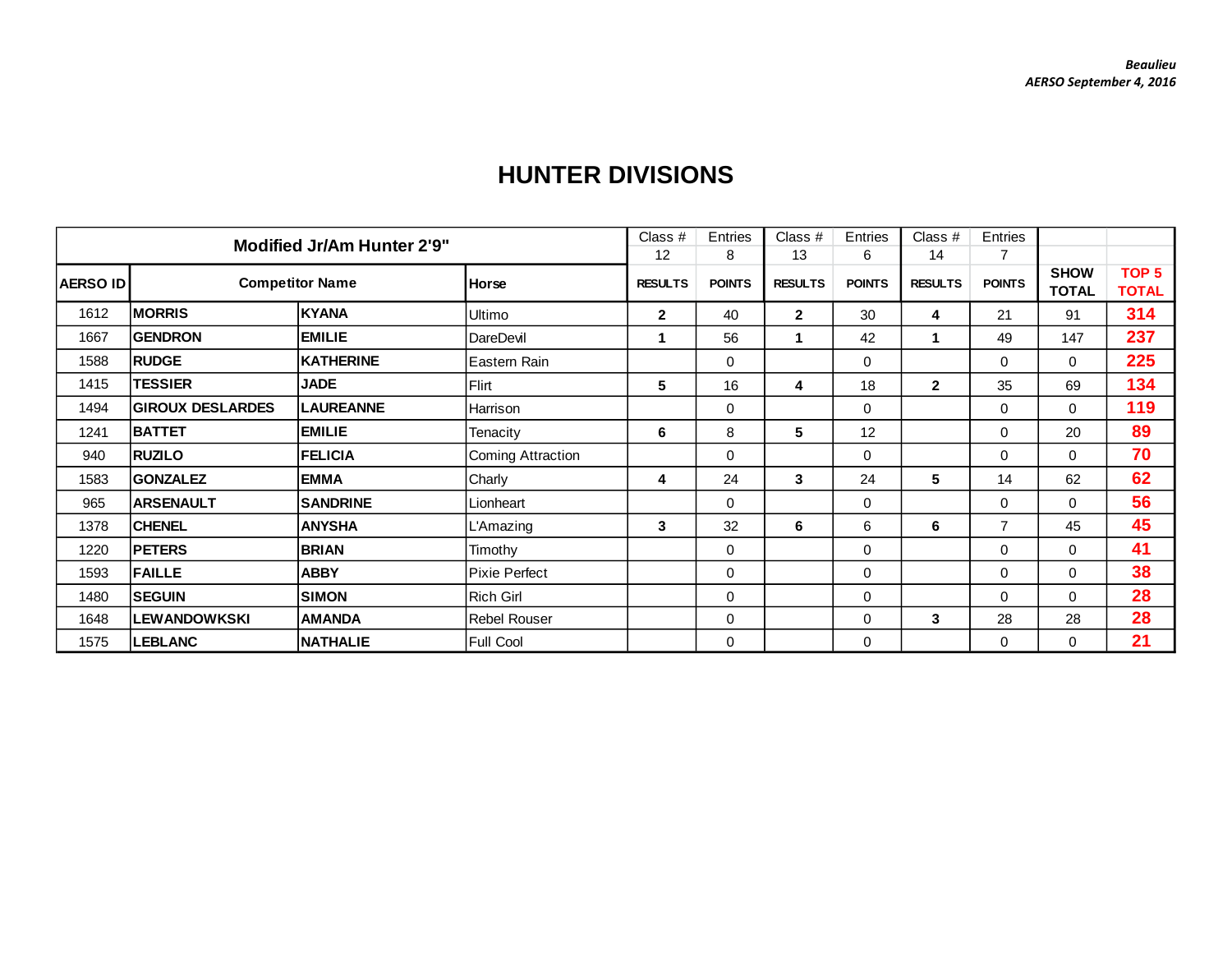|                                           |                        |                                            | Class $#$             | Entries       | Class $#$      | Entries       | Class $#$      | Entries       |                             |                                  |     |
|-------------------------------------------|------------------------|--------------------------------------------|-----------------------|---------------|----------------|---------------|----------------|---------------|-----------------------------|----------------------------------|-----|
|                                           |                        | <b>Small Pony Hunter</b>                   |                       | 22            | 9              | 23            | 9              | 24            | 9                           |                                  |     |
| <b>Competitor Name</b><br><b>AERSO ID</b> |                        | <b>Horse</b>                               | <b>RESULTS</b>        | <b>POINTS</b> | <b>RESULTS</b> | <b>POINTS</b> | <b>RESULTS</b> | <b>POINTS</b> | <b>SHOW</b><br><b>TOTAL</b> | TOP <sub>5</sub><br><b>TOTAL</b> |     |
| 1482                                      | <b>IDOHERTY</b>        | KASSIDY                                    | Dashing Beauty        |               | 63             |               | 63             |               | 45                          | 171                              | 683 |
| 1604                                      | <b>SHEDRICK</b>        | <b>ISYLVANNA</b>                           | Ambercrombie          |               |                | 5             | 18             | 4             | 27                          | 45                               | 451 |
| 1691                                      | <b>IBRUNET</b>         | <b>SUZIE</b>                               | Veto Power            |               | $\Omega$       |               | 0              |               | $\Omega$                    | 0                                | 366 |
| 1580                                      | <b>THEORET</b>         | <b>ALEXANDRA</b>                           | Devil Wears Prada     |               |                |               | 0              |               | 63                          | 63                               | 292 |
| 1711                                      | <b>AYLIFFE/THEORET</b> | <b>ANNE LAURENCE /</b><br><b>ALEXANDRA</b> | <b>Integrity Duke</b> |               |                |               | 0              |               |                             | 0                                | 79  |
| 1488                                      | <b>LAVERY</b>          | <b>TEGHAN</b>                              | Wish Upon a Star      |               | 0              |               | 0              |               |                             | 0                                | 63  |

|                                            |                        |                           | Class $#$        | Entries        | Class #       | Entries        | Class $#$     | Entries        |               |                             |                                  |
|--------------------------------------------|------------------------|---------------------------|------------------|----------------|---------------|----------------|---------------|----------------|---------------|-----------------------------|----------------------------------|
|                                            |                        | <b>Medium Pony Hunter</b> |                  | 22             | 9             | 23             | 9             | 24             | 9             |                             |                                  |
| <b>AERSO ID</b>                            | <b>Competitor Name</b> |                           | <b>Horse</b>     | <b>RESULTS</b> | <b>POINTS</b> | <b>RESULTS</b> | <b>POINTS</b> | <b>RESULTS</b> | <b>POINTS</b> | <b>SHOW</b><br><b>TOTAL</b> | TOP <sub>5</sub><br><b>TOTAL</b> |
| 1557                                       | <b>WHELAN</b>          | <b>MADELIN</b>            | Captain Casanova | $\mathbf{2}$   | 45            | 2              | 45            | 6              |               | 99                          | 433                              |
| 1488                                       | <b>LAVERY</b>          | <b>TEGHAN</b>             | King of Hearts   | 4              | 27            | 4              | 27            | 5              | 18            | 72                          | 349                              |
| 1484                                       | <b>DONNER</b>          | <b>LAUREN</b>             | Humphrey         | 5              | 18            |                | 0             | 3              | 36            | 54                          | 134                              |
| 1625                                       | <b>GAGNON</b>          | <b>MARIANNE</b>           | Super Man Sunny  | 6              | 9             | 6              | 9             |                |               | 18                          | 114                              |
| 1580<br><b>THEORET</b><br><b>ALEXANDRA</b> |                        | <b>Integrity Duke</b>     |                  | 0              |               | 0              |               |                |               | 40                          |                                  |
| 1672                                       | <b>ROMANETS</b>        | <b>ALYSSA</b>             | Arthur           |                |               |                |               |                |               |                             | 21                               |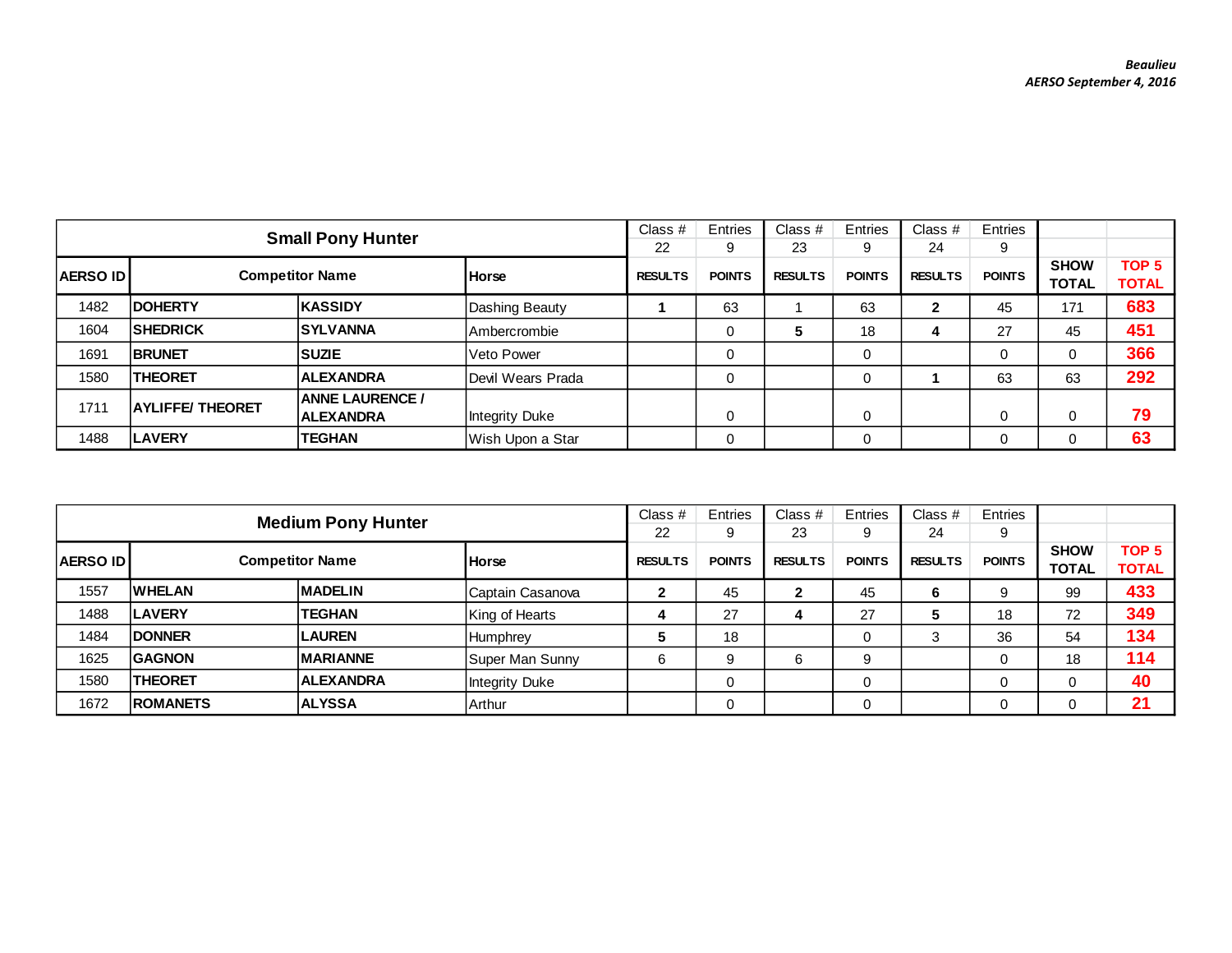|                                            | <b>Large Pony Hunter</b>               |                   | Class $#$<br>25             | Entries<br>4  | Class $#$<br>26   | Entries<br>4  | Class $#$<br>27 | Entries<br>4  |                             |                                  |     |
|--------------------------------------------|----------------------------------------|-------------------|-----------------------------|---------------|-------------------|---------------|-----------------|---------------|-----------------------------|----------------------------------|-----|
| <b>Competitor Name</b><br><b>AERSO IDI</b> |                                        | <b>Horse</b>      | <b>RESULTS</b>              | <b>POINTS</b> | <b>RESULTS</b>    | <b>POINTS</b> | <b>RESULTS</b>  | <b>POINTS</b> | <b>SHOW</b><br><b>TOTAL</b> | TOP <sub>5</sub><br><b>TOTAL</b> |     |
| 1594                                       | <b>SIMARD</b>                          | <b>CLARA</b>      | A Second Glance             | 3             | 16                | 2             | 20              |               | 28                          | 64                               | 415 |
| 1294                                       | <b>TREMBLAY</b>                        | <b>IEVE</b>       | Maverick                    |               | 28                |               | 28              | 3             | 16                          | 72                               | 369 |
| 1621                                       | <b>ARNOLD</b>                          | <b>KAYLA</b>      | Almost Famous               | 4             | $12 \overline{ }$ | 3             | 16              | 2             | 20                          | 48                               | 286 |
| 10                                         | <b>LAVERY</b>                          | <b>LYNDSEY</b>    | <b>City Limits</b>          | 2             | 20                | 4             | 12              |               | $12 \overline{ }$           | 44                               | 239 |
| 965                                        | <b>ARSENAULT</b>                       | <b>SANDRINE</b>   | Coco Chanel                 |               | 0                 |               | 0               |               | 0                           | 0                                | 179 |
| 1128                                       | <b>BEAUSOLEIL-</b><br><b>IDUROCHER</b> | <b>IFLORENCE</b>  | Imajacres Believes in Magic |               | 0                 |               | 0               |               | $\Omega$                    | 0                                | 120 |
| 1608                                       | <b>IBERGERON</b>                       | <b>JEANNE</b>     | Tango Nuevo                 |               | $\mathbf 0$       |               | $\mathbf 0$     |               | $\mathbf 0$                 | 0                                | 48  |
| 1698                                       | <b>DEMERS</b>                          | <b>CHLOE-JADE</b> | Mysterious Beauty           |               | 0                 |               | 0               |               | 0                           | 0                                | 30  |

|                                                           |                     |                          | Class $#$           | Entries       | Class #        | Entries       | Class $#$      | Entries       |             |                  |              |
|-----------------------------------------------------------|---------------------|--------------------------|---------------------|---------------|----------------|---------------|----------------|---------------|-------------|------------------|--------------|
|                                                           |                     | <b>Baby Green Hunter</b> |                     | 18            | ົ              | 19            | 2              | 20            | 2           |                  |              |
| <b>Competitor Name</b><br><b>AERSO ID</b><br><b>Horse</b> |                     |                          | <b>RESULTS</b>      | <b>POINTS</b> | <b>RESULTS</b> | <b>POINTS</b> | <b>RESULTS</b> | <b>POINTS</b> | <b>SHOW</b> | TOP <sub>5</sub> |              |
|                                                           |                     |                          |                     |               |                |               |                |               |             | <b>TOTAL</b>     | <b>TOTAL</b> |
| 1668                                                      | <b>GALLANT</b>      | <b>LAURENCE</b>          | Anime               |               | 0              |               | 0              |               | 0           | 0                | 136          |
| 1410                                                      | <b>IDESMARCHAIS</b> | <b>KELLY-ANNE</b>        | Obviously Diamond   |               | 0              |               | 0              |               | 0           |                  | 102          |
| 1686                                                      | <b>MONTREUIL</b>    | <b>STEPHANIE</b>         | <b>IDonovan</b>     |               | 0              |               | 0              |               | 0           | 0                | 80           |
| 1571                                                      | <b>WEISS</b>        | IMELISSA                 | Aristocrat          |               | 0              |               | $\Omega$       |               | 0           |                  | 48           |
| 1704                                                      | <b>VIAU</b>         | <b>EMILIE</b>            | <b>Black Beauty</b> |               | 0              |               | 0              |               | 0           | 0                | 38           |
| 1184                                                      | <b>RIDDELL</b>      | <b>AMANDA</b>            | Devilwood           |               | 0              |               | $\Omega$       |               | $\Omega$    |                  | 38           |
| 1527                                                      | <b>ILAPOINTE</b>    | TEHA                     | Woodstock           | C             | 10             |               | 14             | ີ             | 10          | 34               | 34           |